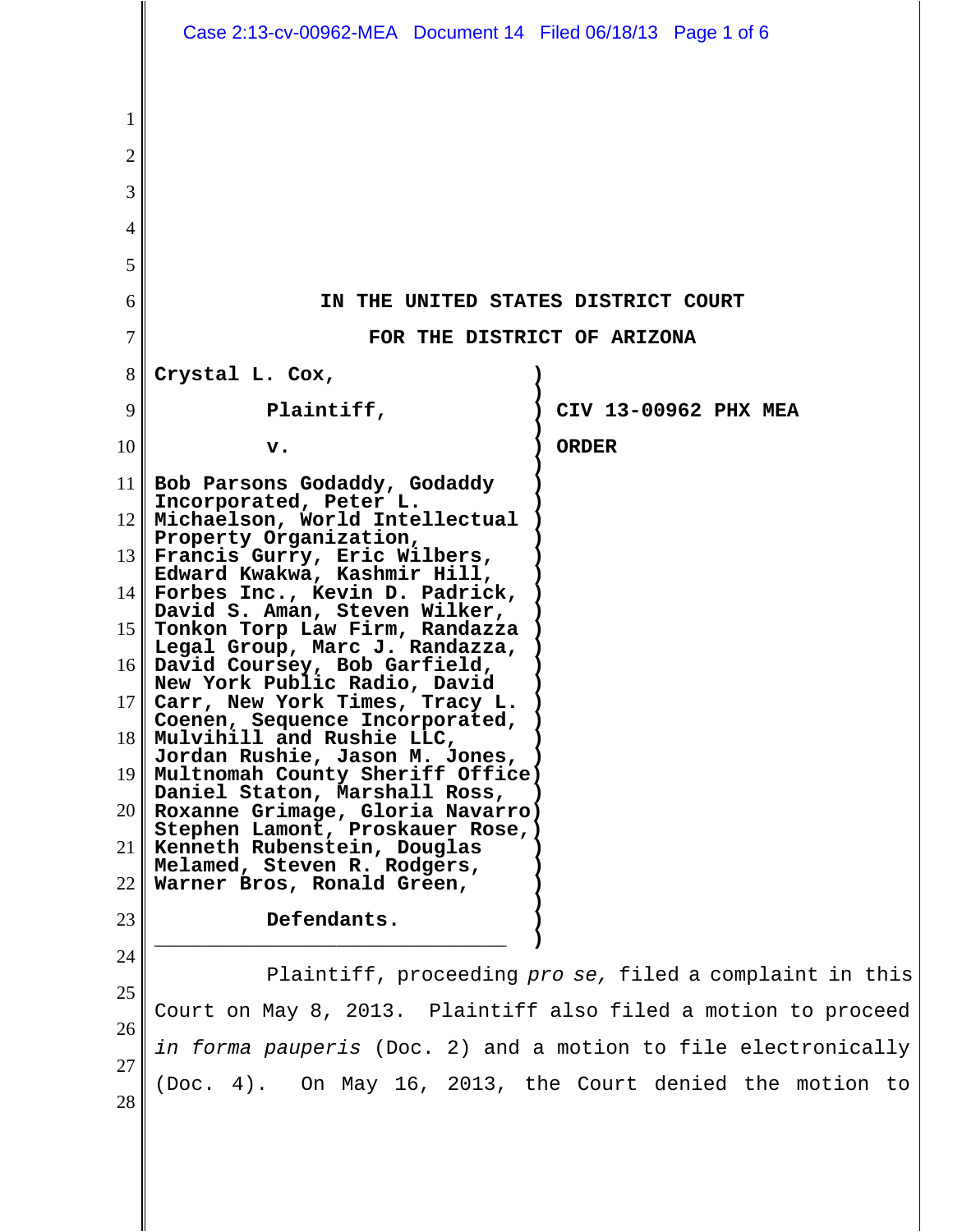Case 2:13-cv-00962-MEA Document 14 Filed 06/18/13 Page 2 of 6

1 2 proceed *in forma pauperis* and dismissed the complaint with leave to amend.

3 4 5 6 On May 17, 2013, Plaintiff filed a motion to electronically file her pleadings (Doc. 11), a motion to proceed *in forma pauperis* (Doc. 12), and on June 3, 2013, an amended complaint (Doc. 13).

Subject to subsection (b), any court of the United States may authorize the commencement, prosecution or defense of any suit, action or proceeding, civil or criminal, or appeal<br>therein, without prepayment of fees or without prepayment security therefor, by a person who submits an affidavit that includes a statement of all such prisoner possesses that the person is unable to pay such fees or give<br>security therefor. Such affidavit shall Such affidavit shall state the nature of the action, defense or appeal and affiant's belief that the person is entitled to redress.

14 28 U.S.C. § 1915(a)(1).

15 16 17 18 19 20 21 22 23 24 25 26 27 The Court may exercise its discretion to dismiss an action pursuant to section 1915(d) if it is "frivolous or malicious," i.e., the claims have no arguable basis in law and fact. See, e.g., Mayfield v. Collins, 918 F.2d 560, 561 (5th Cir. 1990). Under the liberal rules applicable to *pro se* complaints, an action is frivolous if the plaintiff cannot make a rational argument on the law and facts in support of her claim. See Van Sickle v. Holloway, 791 F.2d 1431, 1434 (10th Cir. 1988); Wiggins v. New Mexico State Supreme Court Clerk, 664 F.2d 812, 815 (10th Cir. 1981). Even *pro se* pleadings must contain a minimum level of factual support and a plaintiff should not be allowed to proceed *in forma pauperis* if her complaint is so lacking in specific facts the Court must invent

7

8

9

10

11

12

13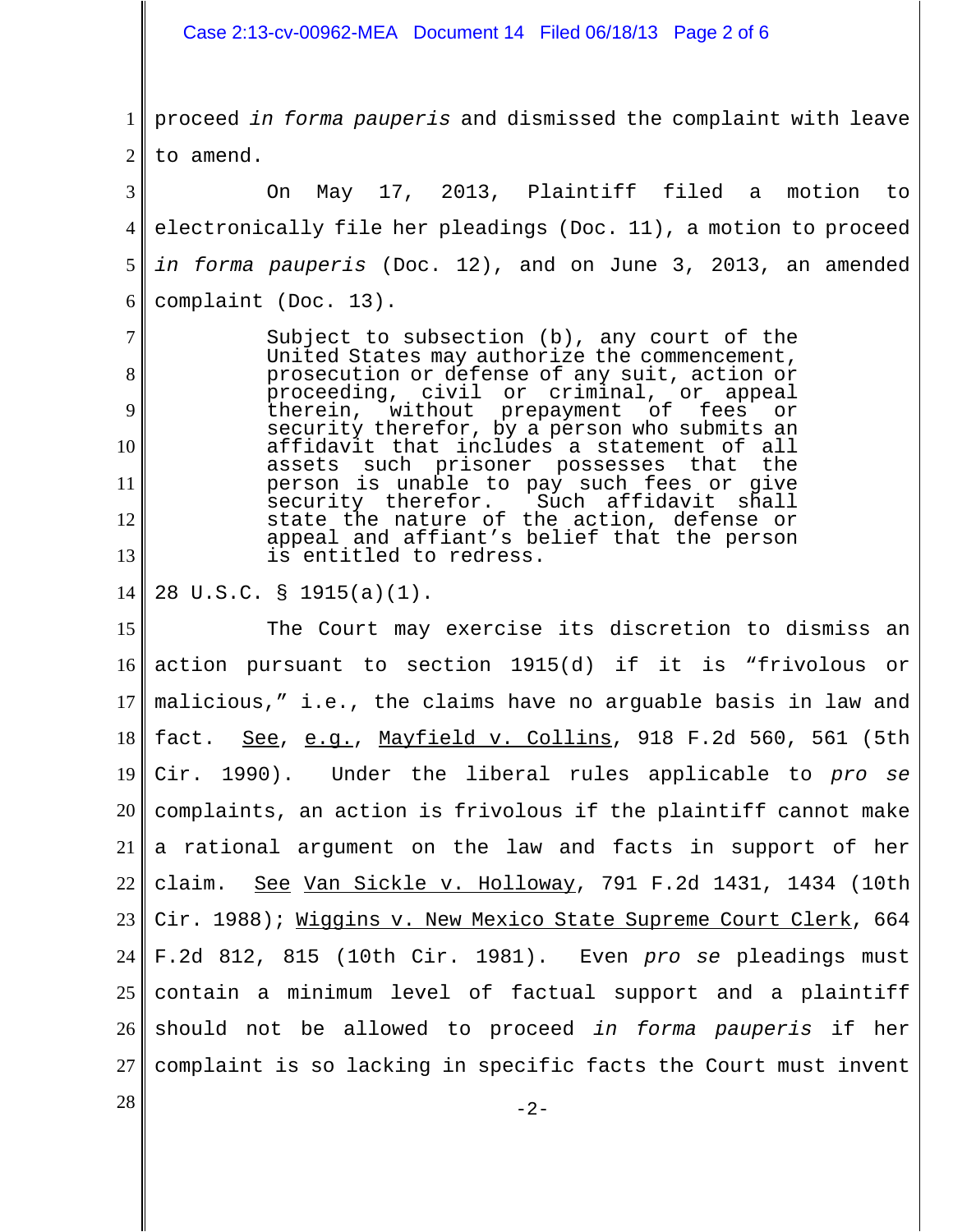## Case 2:13-cv-00962-MEA Document 14 Filed 06/18/13 Page 3 of 6

1 2 3 4 5 6 7 8 9 10 11 12 13 14 15 a factual scenarios not evident from the face of the complaint. See Richmond v. Cagle, 920 F. Supp. 955, 957 (E.D. Wis. 1996). To state a cognizable claim against the named defendant, a plaintiff must allege a specific injury resulting from specific conduct of a defendant amenable to suit. Cf. Romero v. Fay, 45 F.3d 1472, 1475 (10th Cir. 1995) (so holding in the context of a civil rights claim). A complaint containing a statement of facts that merely creates a suspicion of a legally cognizable right of action is insufficient. See Bell Atlantic Corp. v. Twombly, 550 U.S. 544, 555-56, 127 S. Ct. 1955, 1965 (2007). To properly state a claim for relief, the factual allegations of a complaint must be enough to raise a right to relief above the level of speculation, i.e., the facts must state a legal claim to relief that is plausible from the facts asserted. Id., 550 U.S. at 556-57, 127 S. Ct. at 196-66.

16 17 18 19 20 21 22 To state a section 1983 claim, the plaintiff must allege facts showing a "person," acting under color of state law, deprived the plaintiff of a right, privilege, or immunity secured by the United States Constitution. See, e.g., West v. Atkins, 487 U.S. 42, 48, 108 S. Ct. 2250, 2254 (1988); Karim-Panahi v. Los Angeles Police Dep't, 839 F.2d 621, 624 (9th Cir. 1988).

23 24 25 26 27 The district courts have no obligation to act as counsel to *pro se* litigants. See Pliler v. Ford, 542 U.S. 225, 231, 124 S. Ct. 2441, 2446 (2004); Lopez v. Smith, 203 F.3d 1122, 1131 (9th Cir. 2000). However, dismissal of a *pro se* complaint without leave to amend is disfavored. Accordingly,

 $-3-$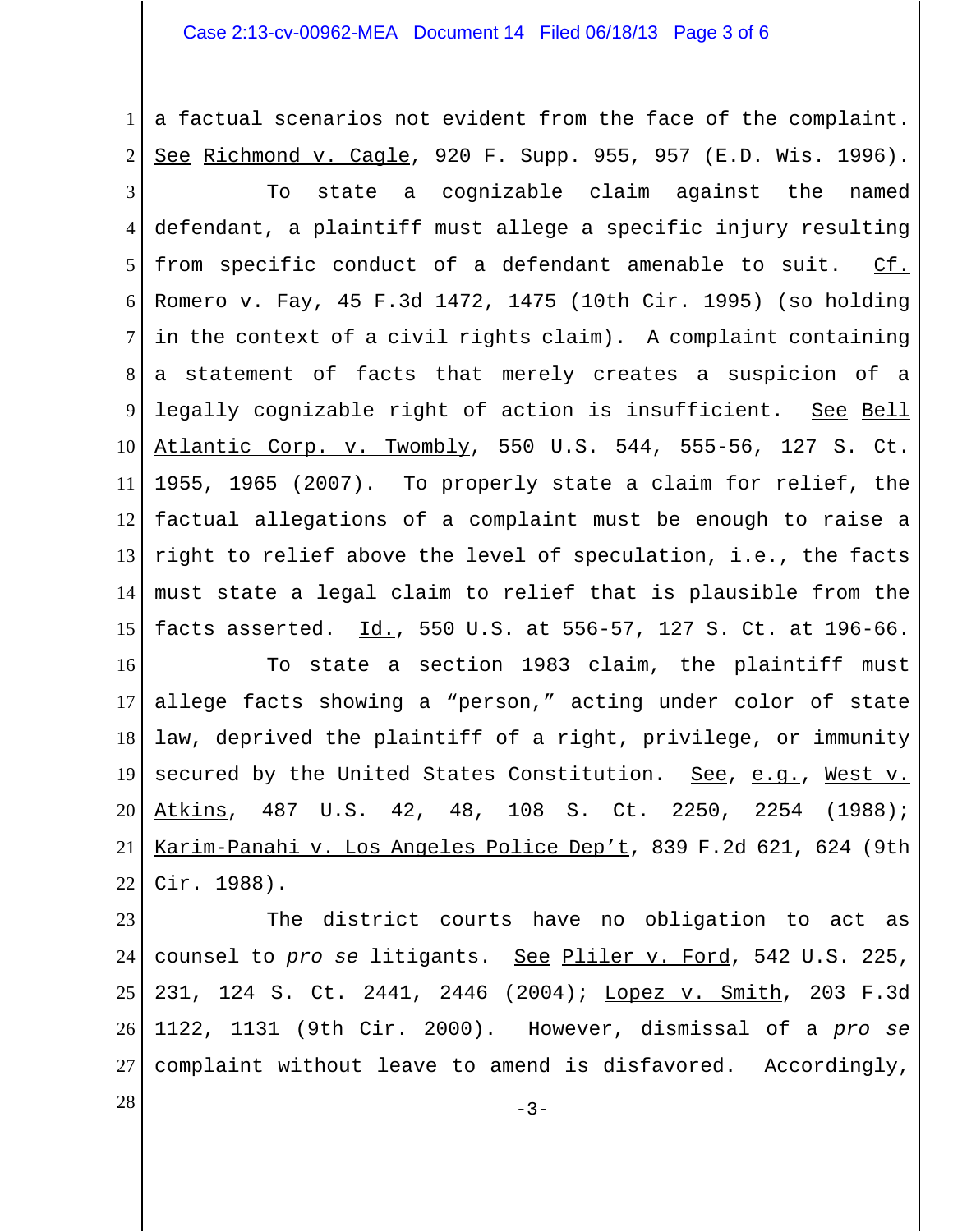## Case 2:13-cv-00962-MEA Document 14 Filed 06/18/13 Page 4 of 6

1 2 3 4 5 6 7 8 9 10 11 12 13 14 15 16 17 18 19 20 21 22 23 24 25 26 27  $-4$ the Court previously gave Plaintiff the opportunity to amend her complaint to make clear her specific allegations against each separate defendant in short, plain statements. The Court advised Plaintiff: *In the amended complaint, to assert a section 1983 claim Plaintiff must clearly state the source of the rights she believes were violated and a defendant amenable to a section 1983 suit*. Any amended complaint must conform to the requirements of Rule 8(a) and (e)(1) of the Federal Rules of Civil Procedure. The prior complaint was 153 pages in length, and the amended complaint is 33 pages in length. The amended complaint is not in the proper form, and names as defendants: David S Aman, David Carr, Tracy L Coenen, David Coursey, Forbes Incorporated, Bob Godaddy, Godaddy Incorporated, Ronald Green, Roxanne Grinage, Francis Gurry, Kashmir Hill, Jason M Jones,<br>Edward Kwakwa, Stephen Lamont, Douglas Edward Kwakwa, Melamed, Peter L Michaelson, Multnomah County Sheriff Office, Mulvihill and Rushie LLC, Gloria Navarro, New York Public Radio, New York Times, Kevin D Padrick, Marc J Randazza, Randazza Legal Group, Steven R Rodgers, Marshall Ross, Kenneth Rubenstein, Jordan Rushie, Sequence Incorporated, Daniel Staton, Tonkon Torp Law Firm, Unknown Parties, Warner Bros, Eric Wilbers, Steven Wilker, World Intellectual Property Organization, Jessica Griffith, Michael Whiteacre, Greenberg Traurig LLP, Gregg Mashberg, Joseph Lecesse, Jenifer DeWolf Paine, J Malcom DeVoy, Sean M Tompkins, Unknown Manwin, Mark Bennett, Bennett Law Firm, Scott H Greenfield, Eric Turkewitz, Turkewitz Law Firm, Ellie Mystal, Breaking Media Inc, Sean Boushie, University of Montana, Martin Cain, Dylan Energy, Steve Dowling, Bruce Sewell, Douglas D Chey, Mark Vena, David Wang, Synaptics, Free Speech Coalition, Diana Duke and Marco Hernandez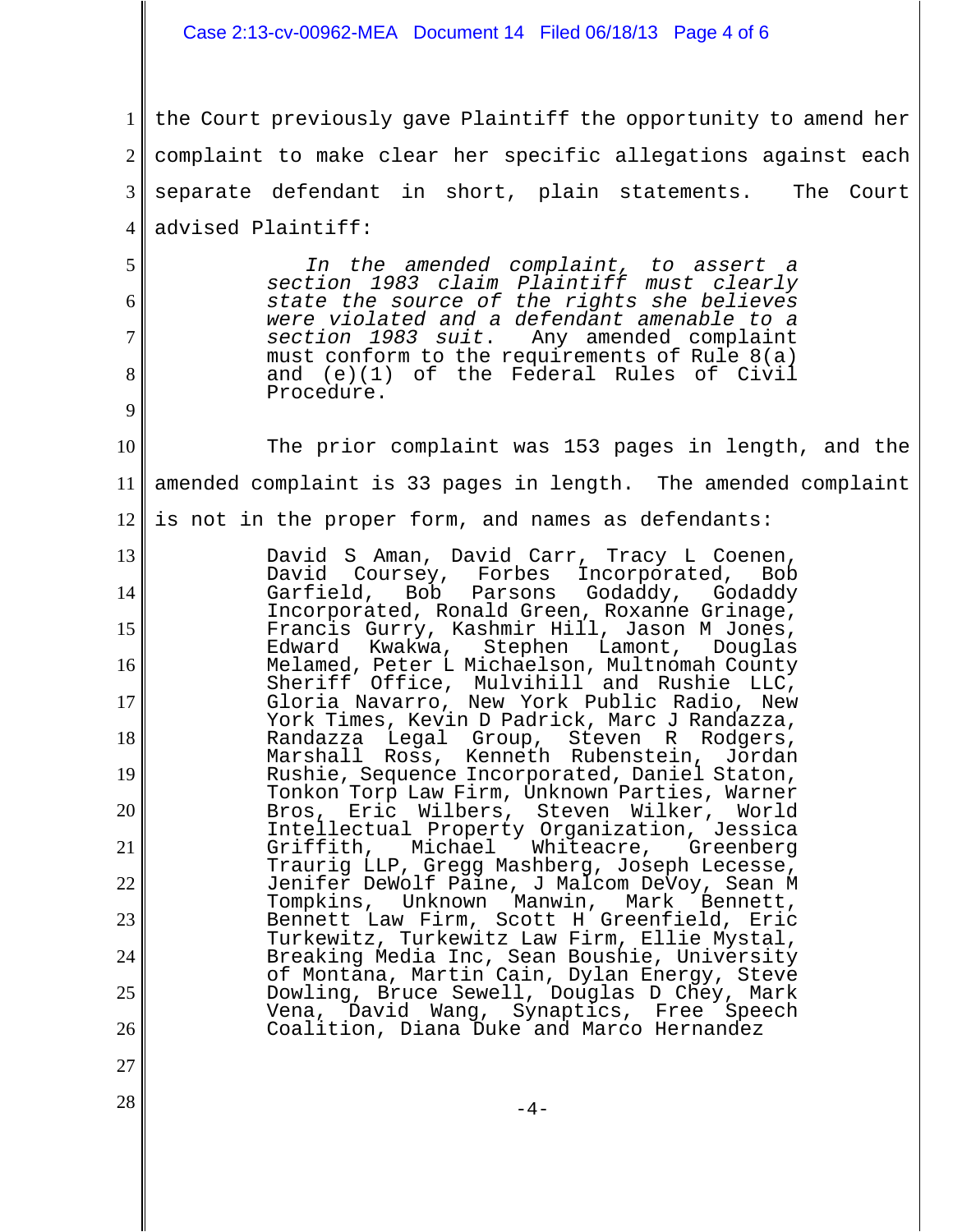## Case 2:13-cv-00962-MEA Document 14 Filed 06/18/13 Page 5 of 6

1 2 3 4 5 6 7 8 Some individual defendants are named "personally and professionally." Plaintiff vaguely identifies some acts by some defendants which she asserts defamed her, but there are no specific allegations, including dates on which any event occurred, against many named defendants. Plaintiff mentions section 1983, but does not assert any fact, which if taken as true, establishes that any named defendant acted "under color of state law."

9 10 11 12 13 14 15 16 17 Plaintiff alludes to federal jurisdiction over her claims because, she asserts, defamation is a violation of her constitutional rights. Plaintiff states that the "nature" of her lawsuit is one for "Defamation/Libel/Slander", involving civil conspiracy, malpractice, racketeering, and witnesstampering. Plaintiff also alludes to "causes of action" for racketeering and violation of section 1983. The amended complaint seeks damages in the amount of ten million dollars from each defendant without explanation.

18 19 20 21 22 23 24 25 26 27 Because the complaint does not properly state a claim for relief over which the United States District Court for the District of Arizona has jurisdiction, regardless of whether Plaintiff has met the standard for proceeding *in forma pauperis*, the Court is within its discretion in denying her *in forma pauperis* status and dismissing the complaint without prejudice. See O'Loughlin v. Doe, 920 F.2d 614, 617 (9th Cir. 1990); Bennett v. State of Calif., 406 F.2d 36, 39 (9th Cir. 1969); Wiggins v. New Mexico State Supreme Court Clerk, 664 F.2d 812, 816 (10th Cir. 1981); Spencer v. Doe, 139 F.3d 107, 111 (2d Cir.

 $-5-$